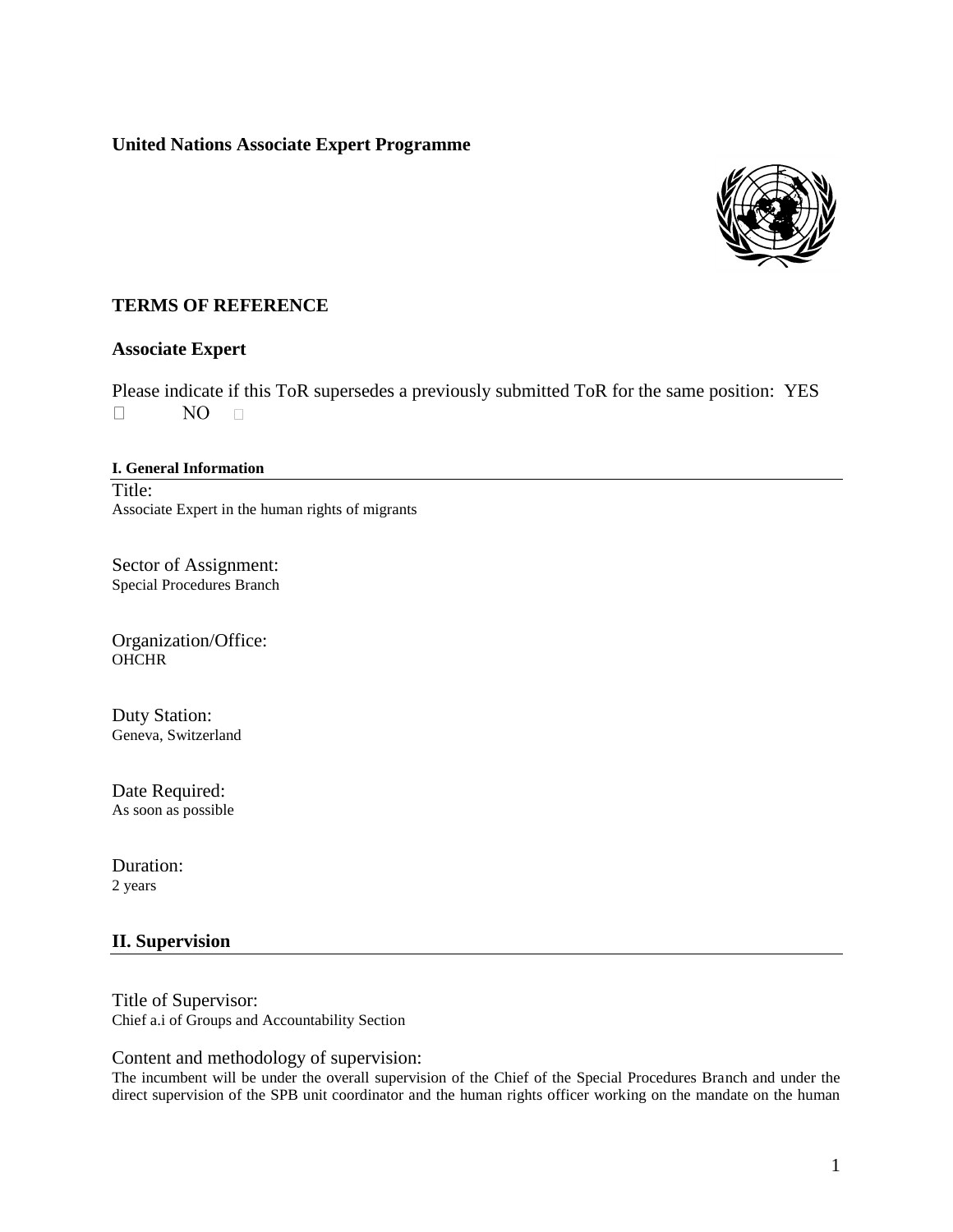rights of migrants. Regular periodical information performance will take place as needed. In addition to that, the incumbent will be requested to prepare a personal work plan under the United Nations Performance Appraisal System (PAS), the purpose of which is to encourage a higher level of involvement and staff participation in the planning, delivery and evaluation of work. The PAS evaluation procedure encompasses detailed work plan, as well as the ongoing evaluation that includes mid-year and end-of-the-year review.

# **III. Duties, Responsibilities and Output Expectations**

Under the general supervision of the Chief of the Special Procedures Branch and the direct supervision of the SPB unit coordinator and relevant staff member servicing the mandate to which s/he will be assigned, the incumbent will assist in:

- servicing the thematic mandate on the human rights of migrants, a special procedure of the Human Rights Council;
- participating in the collection, sorting and analysis of information relative to human rights, including from a legal point of view, falling within the mandate;
- participating in the drafting of reports and other documents, notably correspondence with Governments, inter-governmental and non-governmental organisations or individuals, in relation to the mandate;
- participating in the preparation and when relevant undertaking of country visits;
- participating in regional and international meetings with the Special Rapporteur when relevant
- participating in other tasks as required by her/his supervisors in order to meet the workload of the Section and the working requirements carried out by the Branch.

## **IV. Qualifications and Experience**

#### Education:

Advanced university degree in law, political or social science. Good knowledge of procedural aspects of United Nations thematic human rights mechanisms.

Work experience:

Minimum of 36 months years of human rights-related experience.<sup>1</sup>

Languages:

Fluency, in particular good drafting skills, in English. Working knowledge of French or Spanish would be an advantage.

Professional fluency in two Swiss national languages

Other skills:

| Technology awareness: | Good computer skills, including proficiency in word processing and other<br>software packages.                                                                                                                                                                           |
|-----------------------|--------------------------------------------------------------------------------------------------------------------------------------------------------------------------------------------------------------------------------------------------------------------------|
| Driving Licence:      | Possession of a valid automobile driving license                                                                                                                                                                                                                         |
| UN competencies:      |                                                                                                                                                                                                                                                                          |
| Professionalism $-$   | Good knowledge of and exposure to a range of human rights issues. Good<br>knowledge of institutional mandates, policies and guidelines related to human<br>rights, in particular special procedures of the Human Rights Council. Good<br>analytical and research skills. |
| Teamwork:             | Proven interpersonal skills and ability to work in a multi-cultural and multi-ethnic<br>environment with sensitivity and respect for diversity. Sound judgment and very                                                                                                  |

<sup>&</sup>lt;sup>1</sup> Please note: According to a change in UN rules professional experience is newly considered relevant when gained not only after, but also prior to/during your Master studies and when linked to the position.